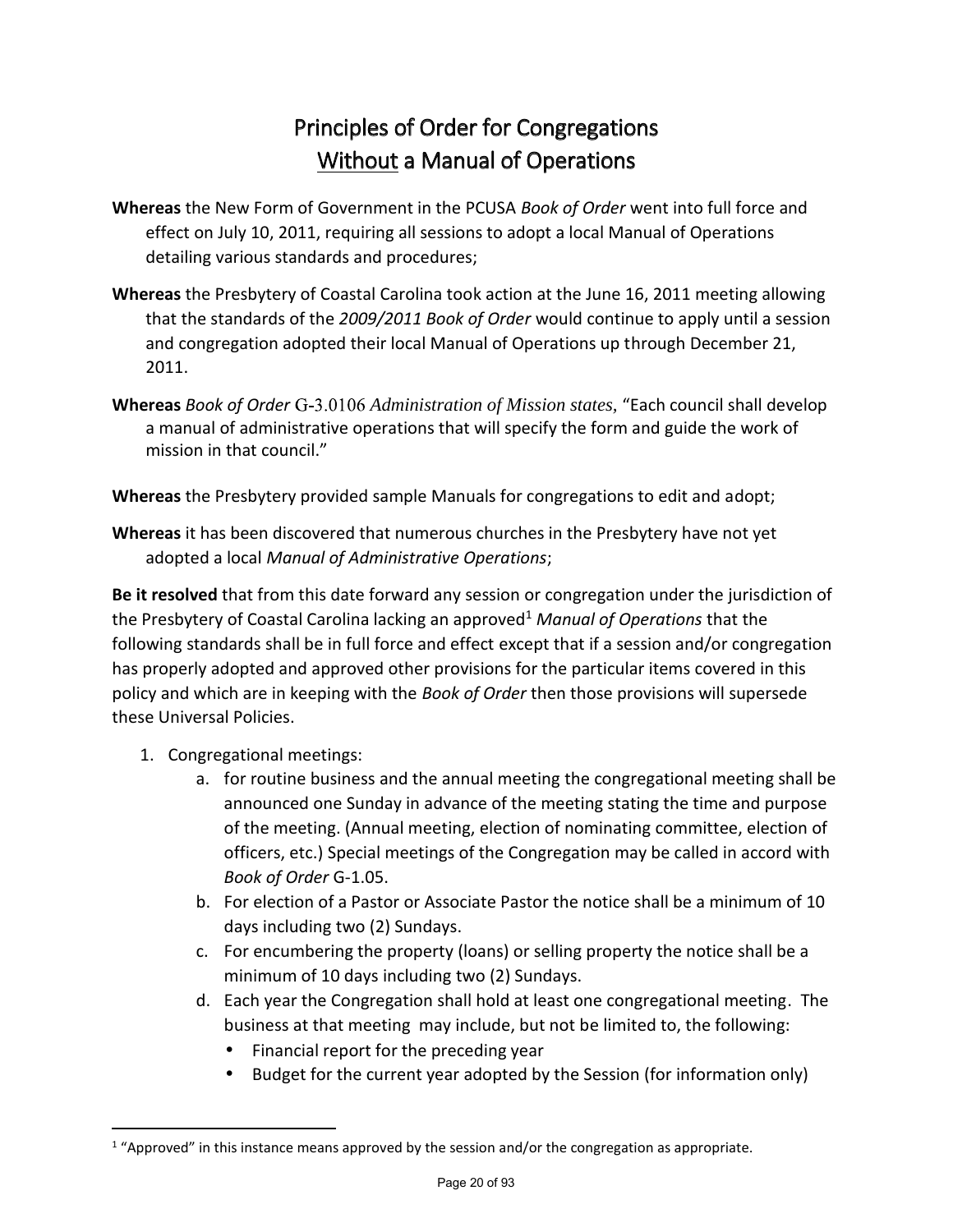- Any proposed changes in the terms of call for the pastor (s) in accord with *Book of Order* G-2.0804
- Nominating committee report for church officers and their election
- Election of members to serve on the current year's nominating committee
- Review of reports from the pastor (s), the Session, and all church organizations (for information only)
- See G-1.0503 for the business that is appropriate for a congregational meeting.
- e. The quorum for Congregational meetings shall be the moderator and at least ten percent (10%) of its active members and in no case fewer than five members. {*2009-2011 Book of Order G-7.0305*}
- f. Neither absentee ballots nor voting by proxy shall be permitted in any meetings. (a *Robert's Rules of Order* principle)
- 2. Schedule of and Proper Notice for a Session meeting:
	- a. Session shall meet at least quarterly for stated meetings. Meetings shall be moderated by the duly appointed (COM approved) Presbyterian moderator.
	- b. Called meetings of Session may be held for a stated purpose, if requested by two elders or the moderator. The Clerk shall notify all active elders and the moderator giving at least 48 hours notice. Special meetings may be called in accord with *Book of Order* G-3.0203.
	- c. Called meetings to receive new members may be held at any time by gathering together 3 elders and the Moderator. A report shall me made to all elders.
	- d. The quorum for Session meetings shall be the moderator and a majority of elders in active service on the Session.
	- e. Neither absentee ballots nor voting by proxy shall be permitted in any meetings. (a *Robert's Rules of Order* principle)
- 3. Finances
	- a. See these sections of the *Book of Order G-3.0113 Finances*

"Each council shall prepare and adopt a budget to support the church's mission within its area. A full financial review of all financial books and records shall be conducted every year by a public accountant or committee of members versed in accounting procedures. Reviewers should not be related to the treasurer(s). Terminology in this section is meant to provide general guidance and is not intended to require or not require specific audit procedures or practices as understood within the professional accounting community."

## *G-3.0205 Finances*

"In addition to those responsibilities described in G-3.0113, the session shall prepare and adopt a budget and determine the distribution of the congregation's benevolences. It shall authorize offerings for Christian purposes and shall account for the proceeds of such offerings and their disbursement. It shall provide full information to the congregation concerning its decisions in such matters.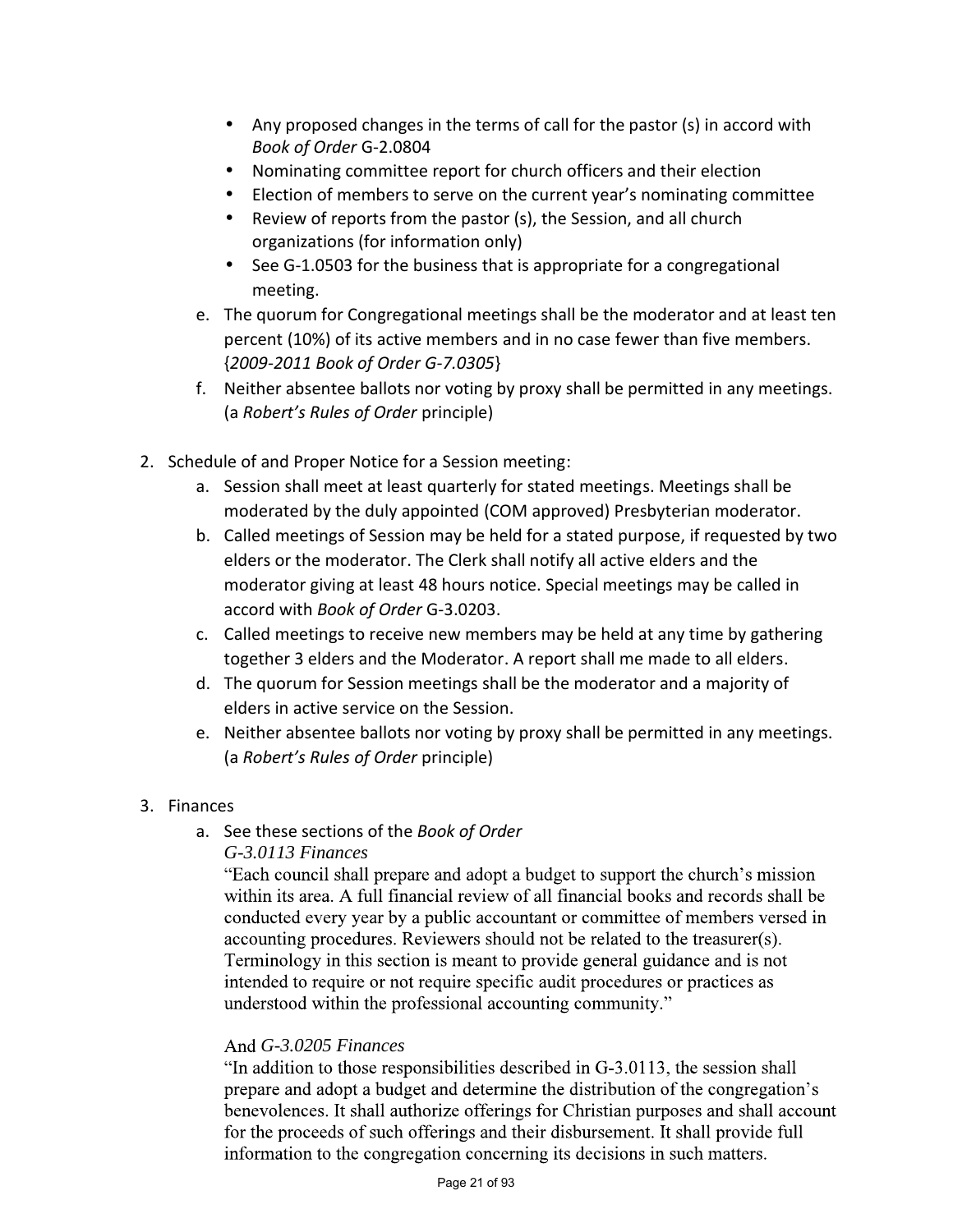The session shall elect a treasurer for such term as the session shall decide and shall supervise his or her work or delegate that supervision to a board of deacons or trustees. Those in charge of various congregational funds shall report at least annually to the session and more often as requested. Sessions may provide by rule for standard financial practices of the congregation, but shall in no case fail to observe the following procedures:

- a. All offerings shall be counted and recorded by at least two duly appointed persons, or by one fidelity bonded person;
- b. Financial books and records adequate to reflect all financial transactions shall be kept and shall be open to inspection by authorized church officers at reasonable times:
- c. Periodic, and in no case less than annual, reports of all financial activities shall be made to the session or entity vested with financial oversight."
- b. It is the responsibility of the session to prepare and adopt a budget to support the congregation's mission, and determine the distribution of the congregation's benevolences. This includes authorizing offerings and accounting for the proceeds of such offerings and their disbursements, providing full information to the congregation concerning its decisions in such matters. (G-3.0205: a, b, c)
- c. The treasurer(s) shall be elected annually by the session.
- d. The session shall review the authorized signatures on all accounts at least annually.
- e. The full session, or a committee of not less than three persons appointed by the session, shall review the financial records of the church not less than annually. If a committee is appointed the treasurer(s) shall not be part of the review committee. A report of the review shall be made to the full session.
- f. The financial records are the property of the church and shall be presented to the session at least annually or when requested by the session.
- g. The session shall oversee all entities in the church receiving or disbursing funds in the life of the church that are not separately incorporated. For example: Presbyterian Women, Sunday School Class Funds, Cemetery Accounts, Preschool, Youth funds, Assistance funds, etc.
- h. Accounts can be opened in the name of the church or its entities only with the express permission of the session.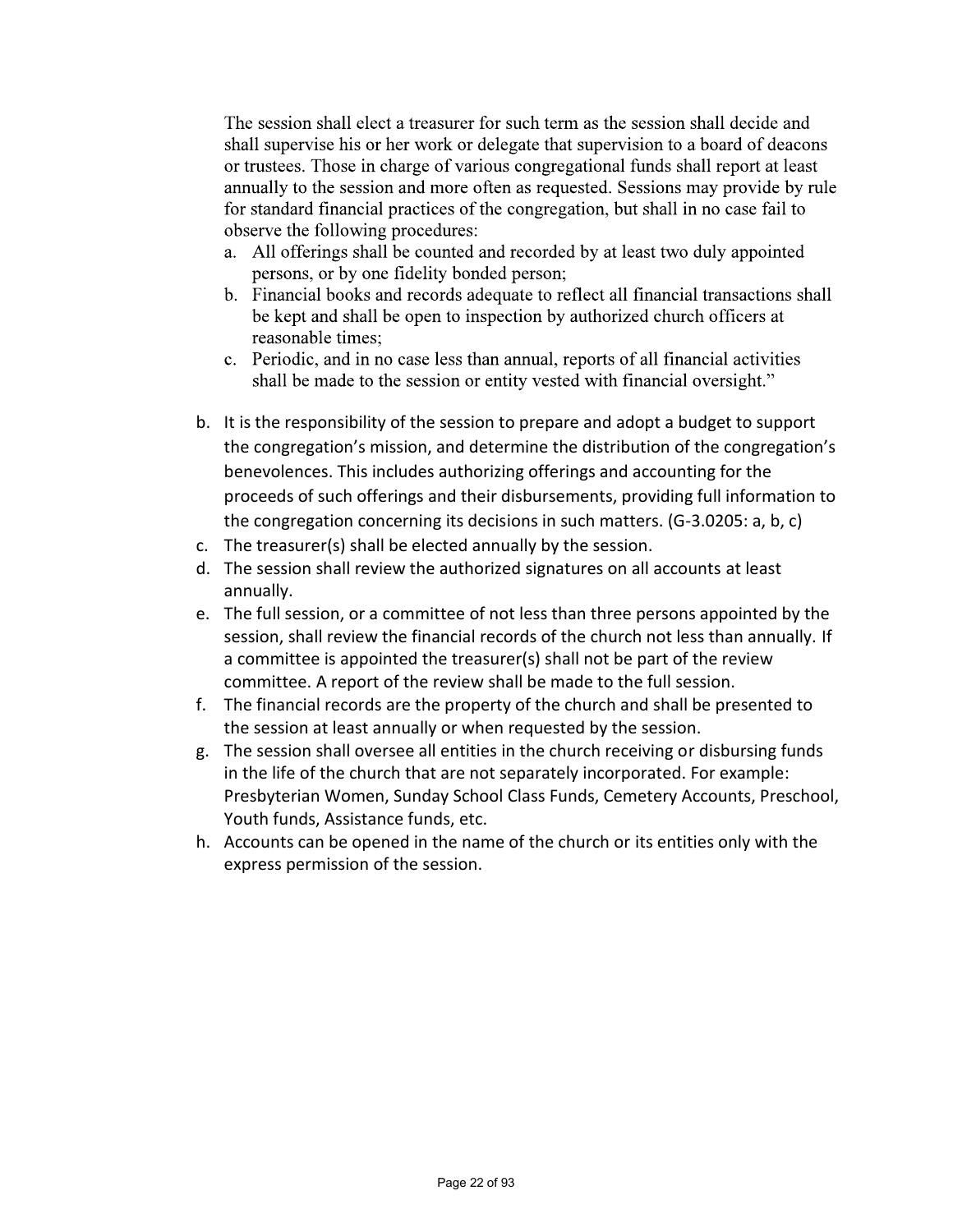- 4. Composition of the Session
	- a. The minimum number of elders for any congregation is three (3). If less than three elders are serving (due to death, resignation, inability to serve or any other reason) the Presbytery must be notified immediately.
	- b. The congregation shall set or adjust the number of elders only at a properly called congregational meeting.
	- c. Elders are to serve in classes of equal or near equal numbers for terms of three years renewable for a second term. Maximum of 6 consecutive years in active service, a one year break is required before returning to active service. A congregation may request a waiver from the 6 year rotation requirement by asking Presbytery for such a waiver.
	- d. Newly elected elders shall be ordained or installed according to W-4.4000 to W- 4.4004 in a regular service of worship. This requirement applies to officers being elected to serve a second term or returning onto the session.
	- e. The Clerk of Session shall be elected annually by the session. The Clerk may be elected from the roll of active an inactive elders. If the clerk is an inactive elder then the clerk shall only maintain records and shall not vote on items before the session. (See the duties of Clerk found in *G-3.0107 Records* and in the index please look up "Clerk")

## 5. NOMINATING COMMITTEE

In accord with BOOK OF ORDER G-2.0401, the Congregation shall form a nominating committee in the following manner:

- a. There shall be a minimum of 3 members.
- b. One of the members shall be an elder designated by the Session currently serving on the Session, and who shall serve as chair of the committee.
- c. A majority of the members, who are not elders currently on the Session or deacons currently in service, shall be nominated by the nominating committee and elected at a meeting of the Congregation. Nominations from the floor are always in order.
- d. Members of the nominating committee shall be elected annually, and no one shall serve more than three years consecutively.
- e. The pastor (or moderator of the Session) shall be a member ex-officio, but without vote.
- f. The committee will ordinarily bring to a meeting of the Congregation nominations only for the number of positions to be filled, but if more nominations than positions to be filled are desired, or if there are additional nominations from the floor, election should be by secret ballot.
- g. The floor shall be open for additional nominations at the congregational meeting.
- h. Elections in the Congregation shall be fair, just and inclusive in accord with *Book of Order* F-1.0403, and G-3.0103, 3.0104 and 2.0401.

[End of Policies]